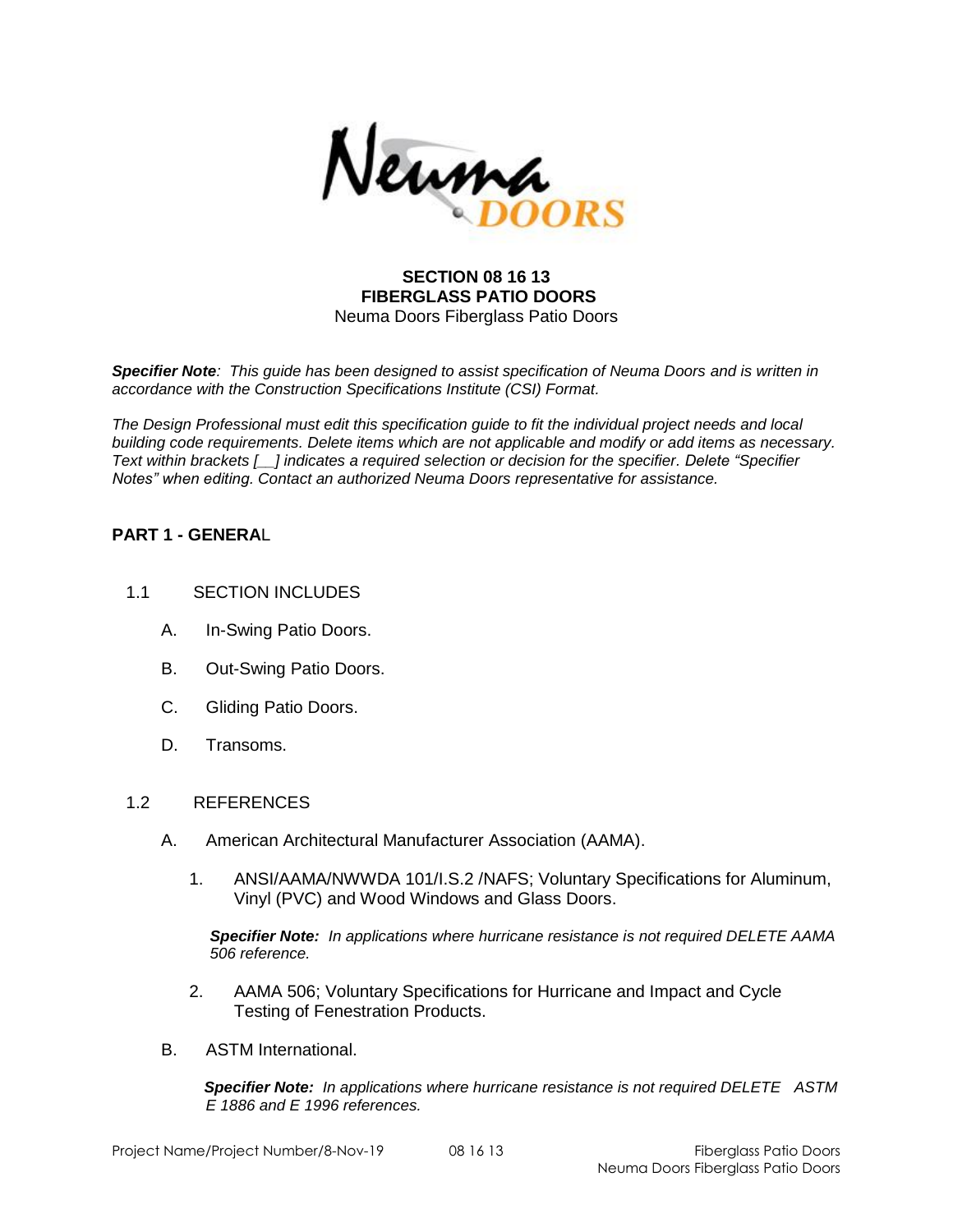- 1. ASTM E 1886; Standard Test Method for Performance of Exterior Windows, Curtain Walls, Doors, and Impact Protective Systems Impacted by Missile(s) and Exposed to Cyclic Pressure Differentials.
- 2. ASTM E 1996; Standard Specification for Performance of Exterior Windows, Curtain Walls, Doors and Impact Protective Systems Impacted by Windborne Debris in Hurricanes.
- C. National Fenestration Rating Council (NFRC).
	- 1. NFRC 100: Procedure for Determining Fenestration Thermal Properties.
	- 2. NFRC 200: Solar Heat Gain Coefficient and Visible Transmittance.
	- 3. NFRC 500: Condensation Resistance Values.

*Specifier Note: DELETE Florida TAS information if project is not within the High Velocity Hurricane Zone.*

- D. South Florida Building Code Impact Test Procedures (Miami-Dade TAS).
	- 1. TAS 201; Impact Test Procedures.
	- 2. TAS 202; Criteria for testing Impact and Non-Impact Resistant Building Envelope Components using Uniform Static Air Pressure.
	- 3. TAS 203; Criteria for testing Products Subject to Cyclic Wind Pressure Loading.

## 1.3 DESIGN REQUIREMENTS

A. Patio doors shall be in compliance with requirements indicated, based on manufacturer's testing of patio doors that are representative of those specified and meet the test size requirements of ANSI/AAMA/NWWDA 101 I.S.2/NAFS.

*Specifier Note: Include patio door design pressure (DP) ratings as part of the structural requirements. Required DP will vary dependent on project location, door size, and applicable building code requirements. DP ratings and related patio door size and style are available at [www.neumadoors.com](http://www.neumadoors.com/) or by contacting an authorized Neuma Doors representative.*

- B. Structural Requirements Provide patio doors capable of complying with requirements indicated:
	- 1. Design pressure: [Insert value as indicated on drawings.]

*Specifier Note: DELETE Impact Resistance requirement if products will not be used in a High Velocity Hurricane Zone or will be used in conjunction with another type of Approved Hurricane Protection Device.*

C. Impact (Windborne-Debris) Resistance.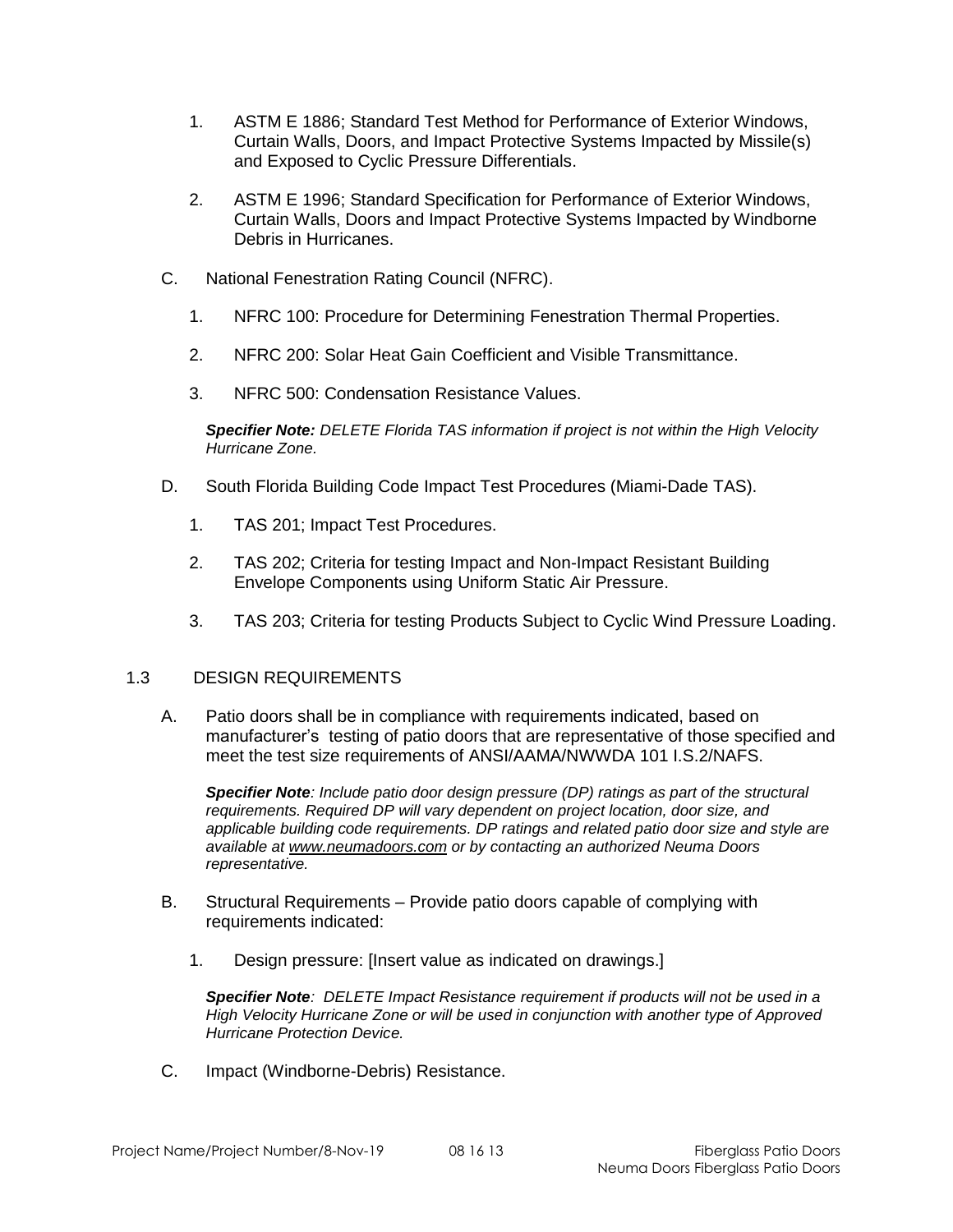1. Patio doors capable of resisting impact from windborne debris, when tested in accordance with ASTM E1886, ASTM E1996, and AAMA 506.

*Specifier Note: Notice of Authorization (NOA) from Miami-Dade Code Officials is door type and size specific. Information is available at [www.neumadoors.com](http://www.neumadoors.com/) or by contacting an authorized Neuma Doors representative.*

2. Provide patio doors that have been tested in accordance with TAS 201, TAS 202, and TAS 203 and have received NOA from Miami-Dade Code Officials.

*Specifier Note: Include NFRC ratings as part of the performance requirements. NFRC ratings, Energy Star program information and related Neuma Door patio door size and styles are available at [www.neumadoors.com](http://www.neumadoors.com/) or by contacting an authorized representative.*

- D. NFRC Requirements Provide patio doors capable of complying with the following total patio door ratings:
	- 1. U-Factor: [Insert value] in accordance with NFRC 100.
	- 2. Solar Heat Gain Coefficient (SHGC): [Insert value] in accordance with NFRC 200.
	- 3. Visible Transmittance (VT): [Insert value] in accordance with NFRC 200.

#### 1.4 SUBMITTALS

- A. Refer to Section 01 33 00 Submittal Procedures.
- B. Product Data: Submit patio door manufacturer current product literature, including installation instruction.
- C. Samples: Provide finish samples for all products.
- D. Quality Assurance Submittals.
	- 1. Design Data, Test Reports: Provide manufacturer test reports indicating product compliance with indicated requirements.
	- *2.* Manufacturer Instructions: Provide manufacturer's written installation instructions.

#### 1.5 QUALITY ASSURANCE

A. Qualifications.

*Specifier Note: Neuma Doors recommends that installers be experienced and competent in the installation of Neuma Door Systems. DELETE if installer training is not desired.*

1. Installer shall have received manufacturer's training.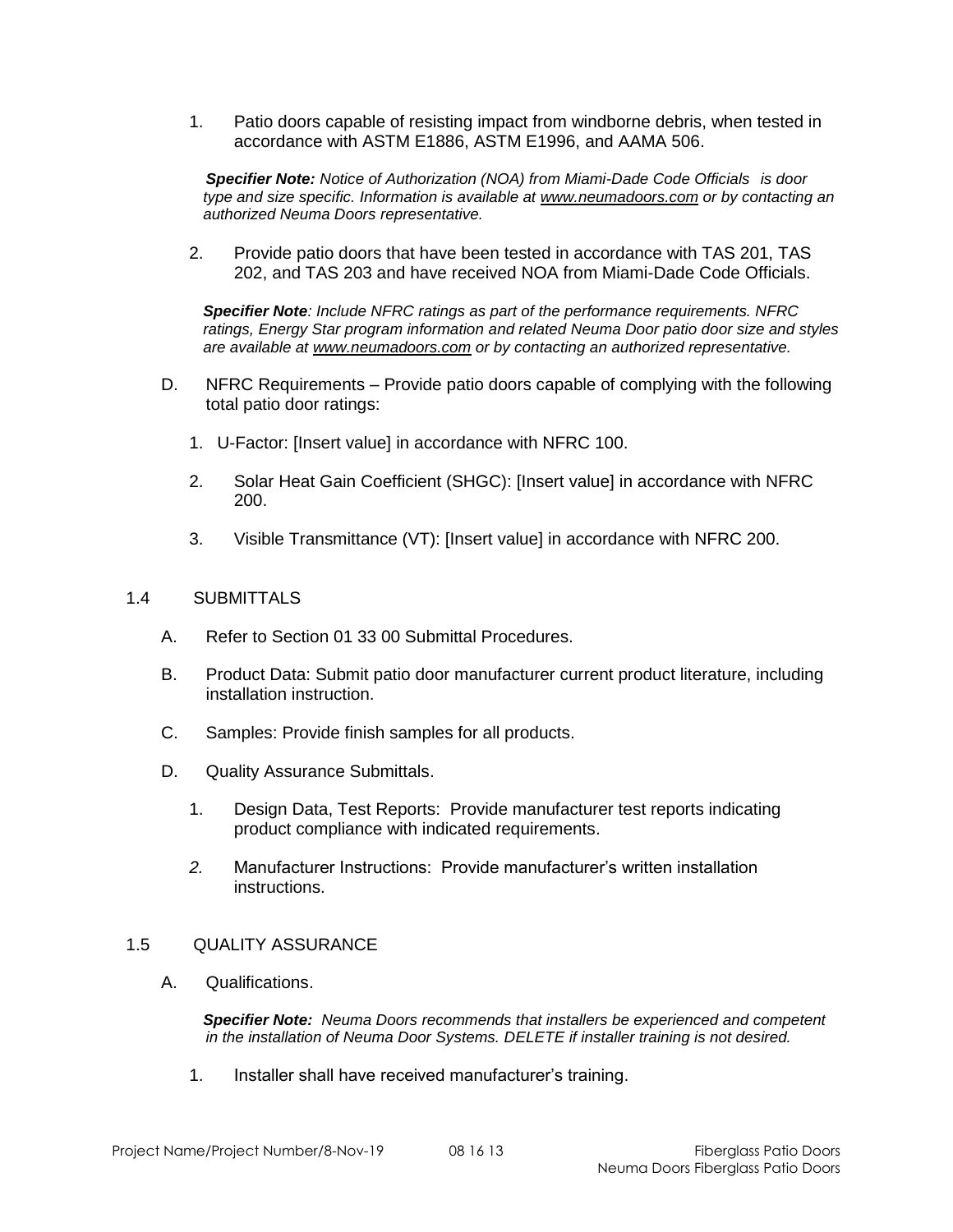- B. Mock-ups.
	- 1. Patio door mock-up shall incorporate surrounding construction, including wall assembly fasteners, flashing, and other related accessories installed in accordance with patio door manufacturer's approved installation methods.
		- a. Mock-up size: [Insert size] [As indicated on drawings.]
		- b. Mock-up may [not] remain as part of the work.
- C. Pre-installation Meeting.
	- 1. Refer to Section [01 31 19 Project Meetings] [Insert section number and title].

## 1.6 DELIVERY, STORAGE AND HANDLING

- A. Refer to Section 01 60 00 Product Requirements.
- B. Deliver and store patio door systems and components in manufacturer's original, unopened, undamaged containers with identification labels intact until ready for installation.
- C. Store patio doors as recommended by manufacturer in a clean and dry environment.
- D. Handle doors with care.

## 1.7 WARRANTY

A. Refer to Section 01 78 36 Warranties.

*Specifier Note: DELETE warranty information not specific to project.Manufacturer standard warranty does not include installation.*

- B. Manufacturer standard warranty indicating that the patio door will be free from material and workmanship defects from the date of substantial completion for the time periods indicated, when installed as outlined in the official warranty:
- C.
	- 1. Door frames
		- a. Commercial: 10 years from date of installation.
		- b. Single Family Residential: Lifetime for original purchaser as long as purchaser owns home.
	- 2. Mullions
		- a. Commercial: 10 years from date of installation.
		- b. Single Family Residential: Lifetime for original purchaser as long as purchaser owns home.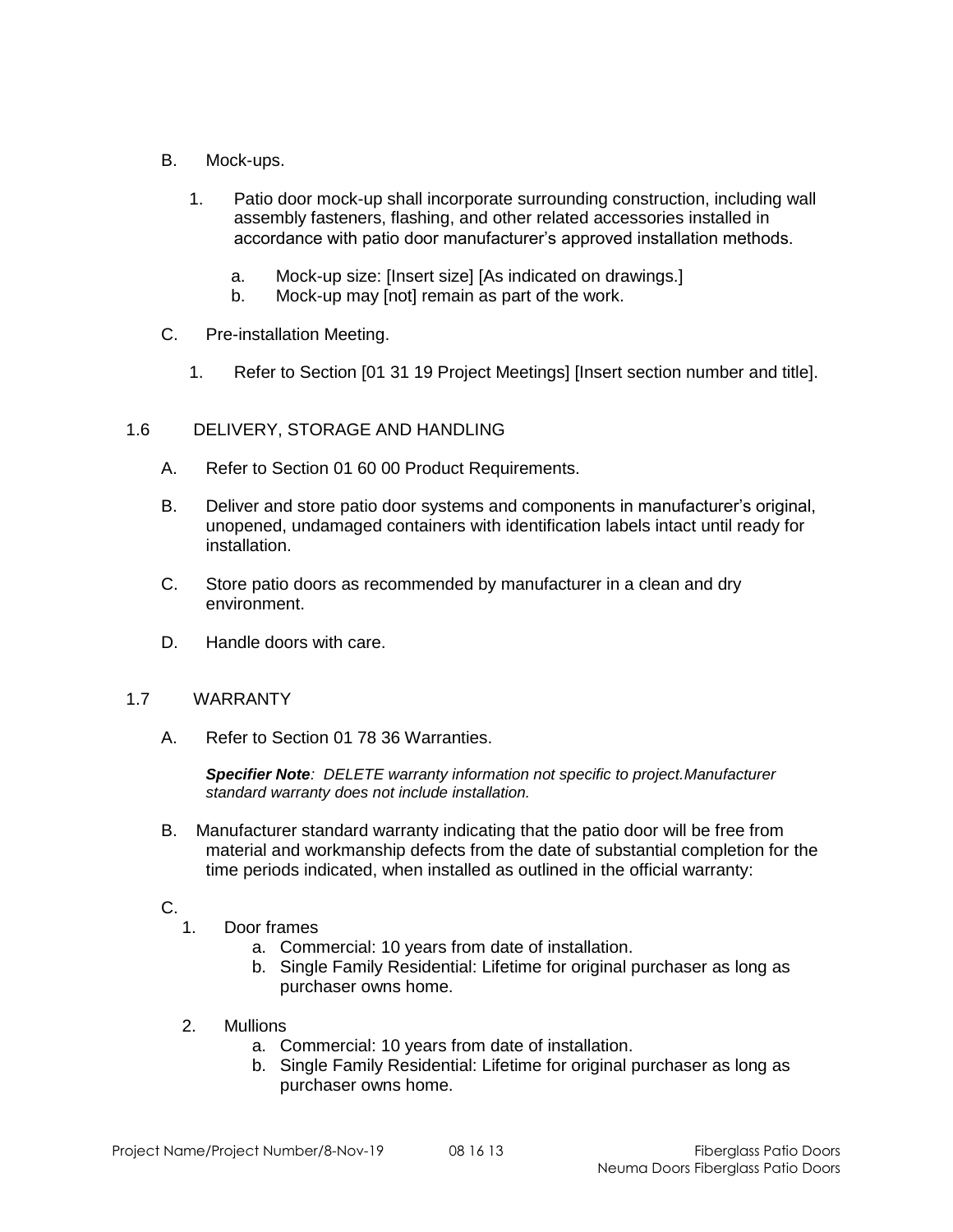- 3. Astragals
	- a. Commercial: 10 years from date of installation.
	- b. Single Family Residential: Lifetime for original purchaser as long as purchaser owns home.
- 4. Door Panels
	- a. Commercial: 10 years from date of installation.
	- b. Single Family Residential: Lifetime for original purchaser as long as purchaser owns home.
- 5. Transom Frames
	- a. Commercial: 10 years from date of installation.
	- b. Single Family Residential: 10 years for original purchaser as long as purchaser owns home.
- 6. Locking Mechanism
	- a. Commercial: 10 years form date of installation, excludes trim finish.
	- b. Single Family Residential: 10 years for original purchaser as long as purchaser owns home.

*Specifier Note: SELECT warranty associated with the glazing types specified.*

- 7. Glazing:
	- a. Non-Impact Glass
		- i. Commercial: 5 year pro-rated limited warranty against seal failure.
		- ii. Single Family Residential: 20 year pro-rated limited warranty against seal failure.
	- b. Impact Glass
		- i. Commercial: 5 year pro-rated limited warranty against seal failure.
		- ii. Single Family Residential: 10 year pro-rated limited warranty against seal failure
	- c. Glass with Mini Blinds
		- i. Commercial: 5 year pro-rated limited warranty against seal failure only.
		- ii. Single Family Residential: 5 year pro-rated warranty against seal failure only and 1 year warranty on magnetic components
	- d. Decorative Glass
		- i. Commercial: 1 year pro-rated limited warranty against seal failure.
		- ii. Single Family Residential: 1 year limited warranty against seal failure.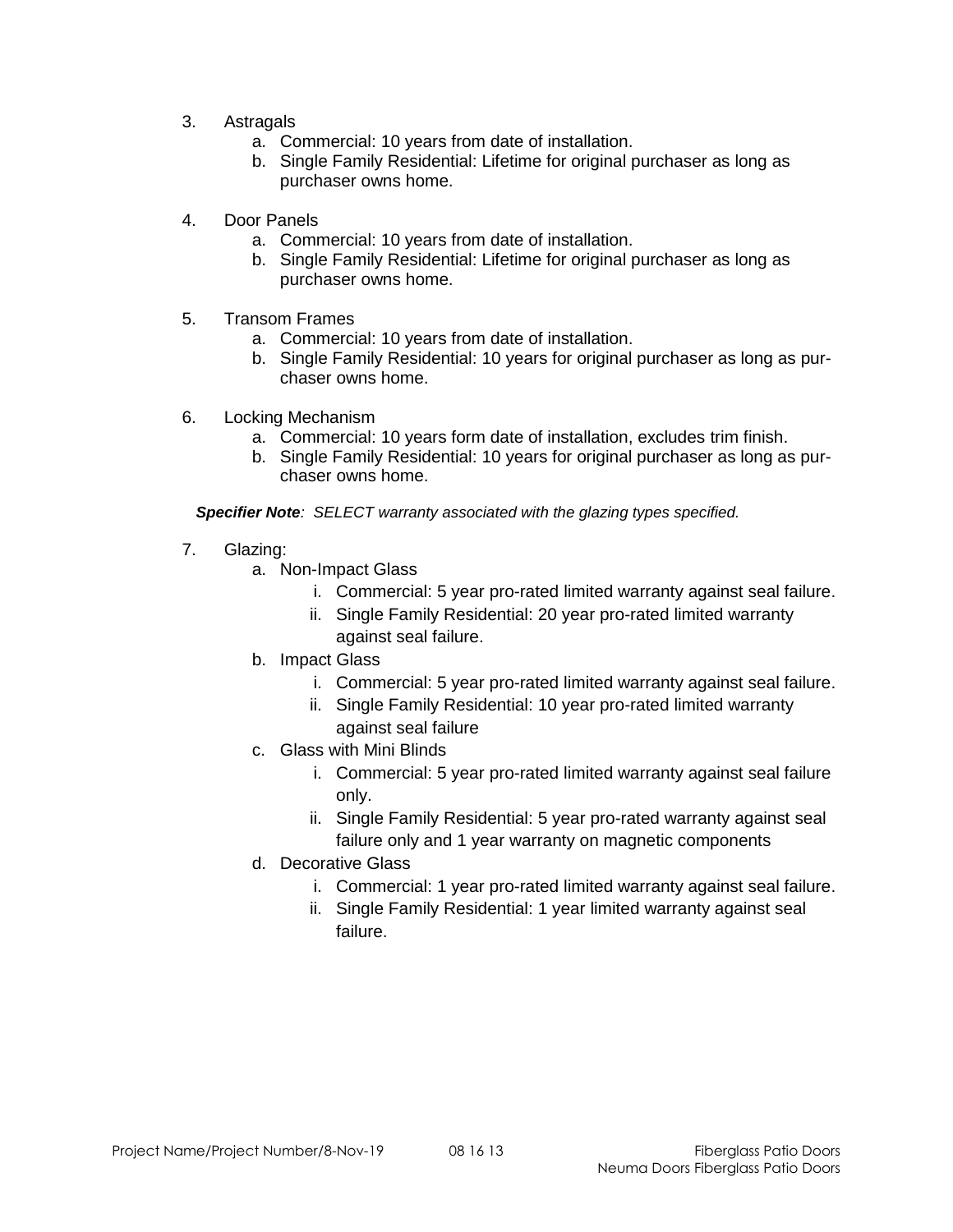## **PART 2 - PRODUCTS**

*Specifier Note: Product Information is proprietary to Neuma Doors. If additional products are required for competitive procurement, contact an authorized representative for assistance.*

#### 2.1 MANUFACTURER

A. Nan Ya Plastics USA, D.B.A. Neuma Doors; 8989 North Loop East; Houston, TX 77029, USA; Phone 716.674.7822, Toll free 866.366.7715; Fax 713.554.5581; website www.neumadoors.com

#### 2.2 MATERIALS

- A. Frame.
	- 1. Full Composite frame.
	- 2. Jamb Width: [4-9/16 inch (116 mm) or 6-9/16" (167mm)].
- B. Panels.

*Specifier Note: Number of panels per patio door unit varies by door size. INCLUDE number of panels under "Size" in Part 3 Schedule Article.*

- 1. Extruded Composite panel with CFC free polyurethane foam core and fiberglass skin.
- 2. Thickness: 1 3/4inch (44mm).

*Specifier Note: The dimensions of the top rail, bottom rail and stiles vary per door type and size. INSERT the dimensions specific to the project.*

- 3. Layout: [\_] inch ([\_]mm) top rail and stiles, [\_] inch ([\_]mm) inch bottom rail.
- C. Weatherstripping: Continuous Q-lon seal compressed between exterior of panel and top and sides of frame. Door bottom sill has co-extruded pvc bulb seal. Manufacturer's standard dual astragal on double door units.
- D. Hardware.

*Specifier Note: Neuma Doors come with factory installed hardware.*

- 1. Hinge Material: Stainless Steel.
- 2. Hinge Finish: [White or Dark Brown or Gold Brass or Satin Nickel].
- E. Glazing.

*Specifier Note: Various types of glass are available. Glass type requirements will vary dependent on project location and applicable building code requirements. Information is*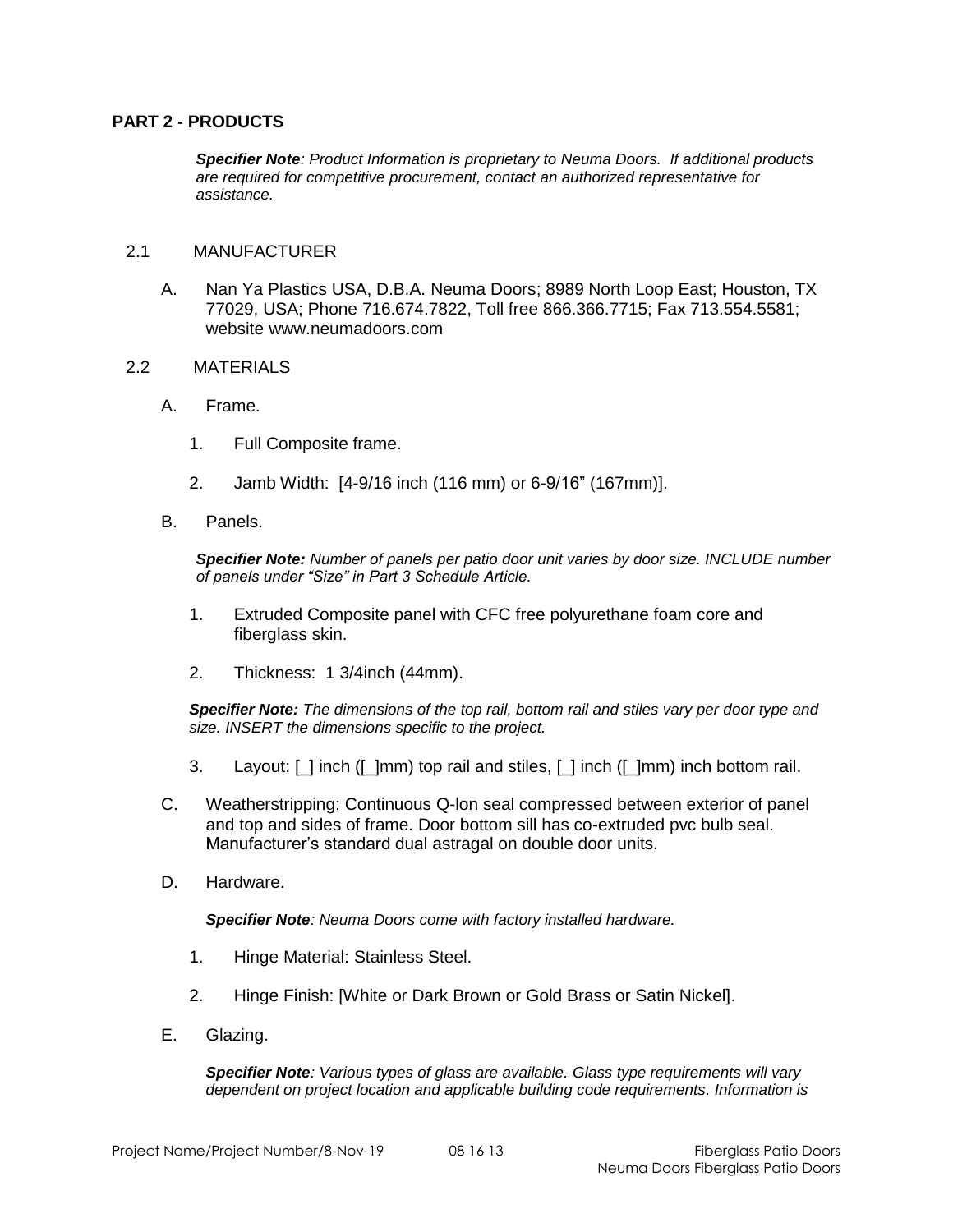*available at [www.neumadoors.com](http://www.neumadoors.com/) or by contacting an authorized Neuma Doors representative.*

*Specifier Note: DELETE glass section(s) that are not relevant to the project.*

- 1. Strength: [Standard Insulated Glass or Optional Laminated Glass]
- 2. Insulated Glass.
	- a. Two panes of tempered glass utilizing a continuous extruded aluminum spacer, Argon gas fill and dual seal sealant.
	- b. Overall Nominal Thickness: [5/8 inch (16mm) (full light panel) or 3/4 inch (19mm) (3/4 lite panel)].
	- c. Type: [*Standard LowE or Decorative].*

*Specifier Note: Low E is standard on all patio doors but may be deleted at the design professional's option. DELETE Coatings if not desired.)*

- d. Coatings: Low E on surface 2.
- 3. Laminated Glass:
	- a. Laminated glass contains DuPont 0.90 interlayer to provide added security against impact.
	- b. Overall Nominal Thickness: [1 inch (25.4mm)].
	- c. Type: Standard LowE.

# 2.3 PATIO DOOR ACCESSORIES

*Specifier Note: SDL & GBG Grilles are not available for decorative glass. Internal GBG grills are not available with blinds between glass option. SELECT grilles, and pattern based on the desired aesthetic appearance of the patio door. DELETE grilles not project specific.*

- A. Grilles Between Glass (GBG).
	- 1. Material: Extruded aluminum suspended within the air cavity.
	- 2. Pattern: As selected by design professional.
	- 3. Width: ¾ inch (19mm).

*Specifier Note*: *SDL option does not include interior GBG which is a separate option selection.*

- B. Simulated Divided Lights (SDL).
	- 1. Material: Made of composite materials and permanently adhered to the exterior of the glass.
	- 2. Pattern: As selected by design professional.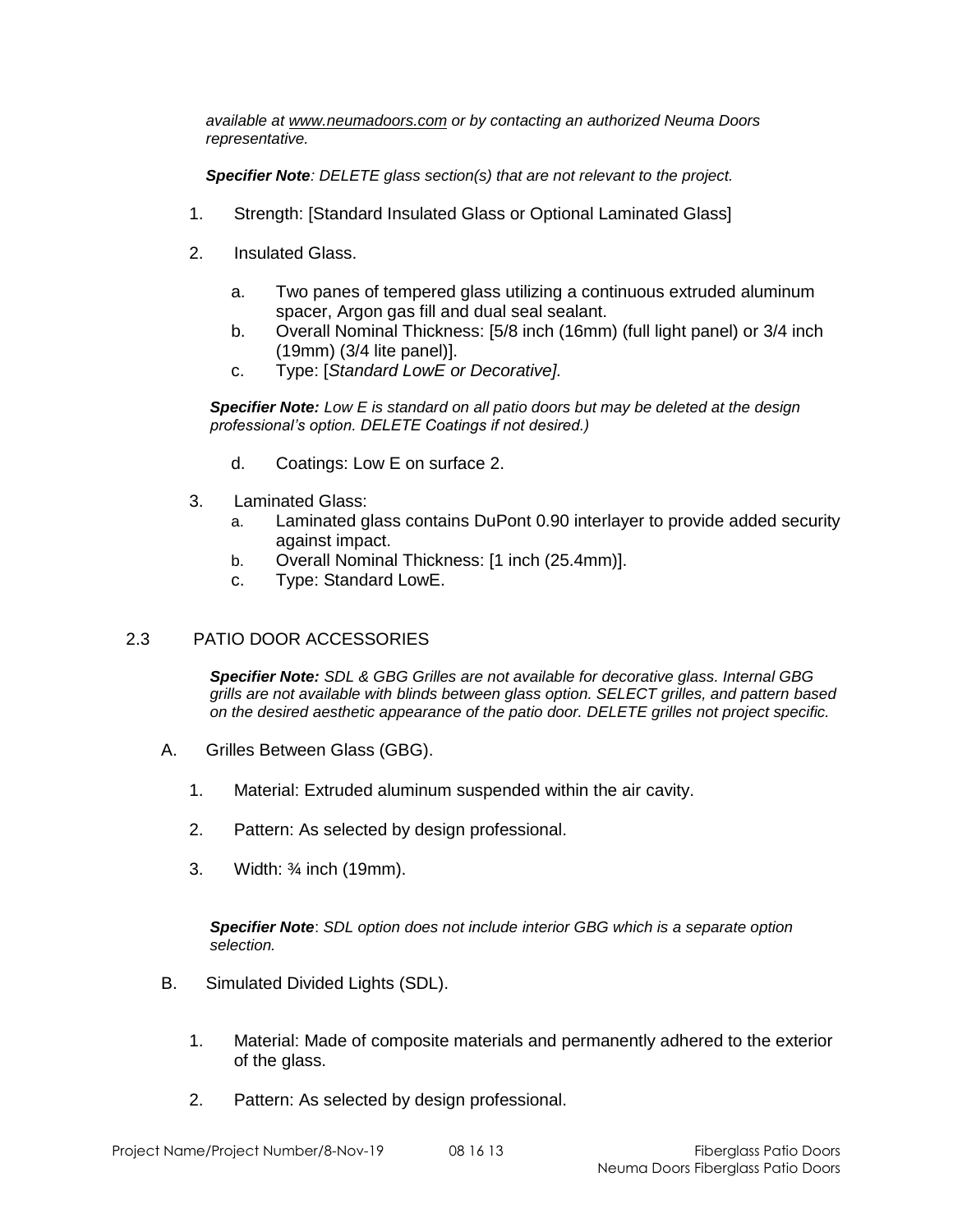3. Size: 7/8 inch (22mm).

#### 2.4 CONSTRUCTION ACCESSORIES

*Specifier Note: Construction Accessories compatible with patio doors and required installation may be specified in this section or in related sections. COORDINATE with related sections to not duplicate information.*

A. Sealants: Use silicone sealant according to manufacturer instructions to maintain watertight installation.

#### 2.5 FABRICATION

- 1. Door panel and frames are constructed from CFC free extruded composite materials.
- 2. Glass: Mounted with co-extruded glazing bead.

#### 2.6 FINISH

*Specifier Note: Smooth texture is paintable and woodgrain texture is stainable. DELETE texture options not project specific.*

- A. Texture.
	- 1. Interior: [Smooth or Woodgrain].
	- 2. Exterior: [Smooth or Woodgrain].
- B. Color Options:

*Specifier Note: White and unstained color options are pigmented but are not pre-finished and need to be site finished. The following pre-finished stain color options are available: Dark Mahogany, Golden Oak, Medium Oak. DELETE color options not project specific.*

- 1. Interior: [White, Unstained, Dark Mahogany, Golden Oak, Medium Oak].
- 2. Exterior: [White, Unstained, Dark Mahogany, Golden Oak, Medium Oak].

## **PART 3 -** EXECUTION

- 3.1 GENERAL
	- A. Install patio doors in accordance with manufacturer's installation guidelines and recommendations.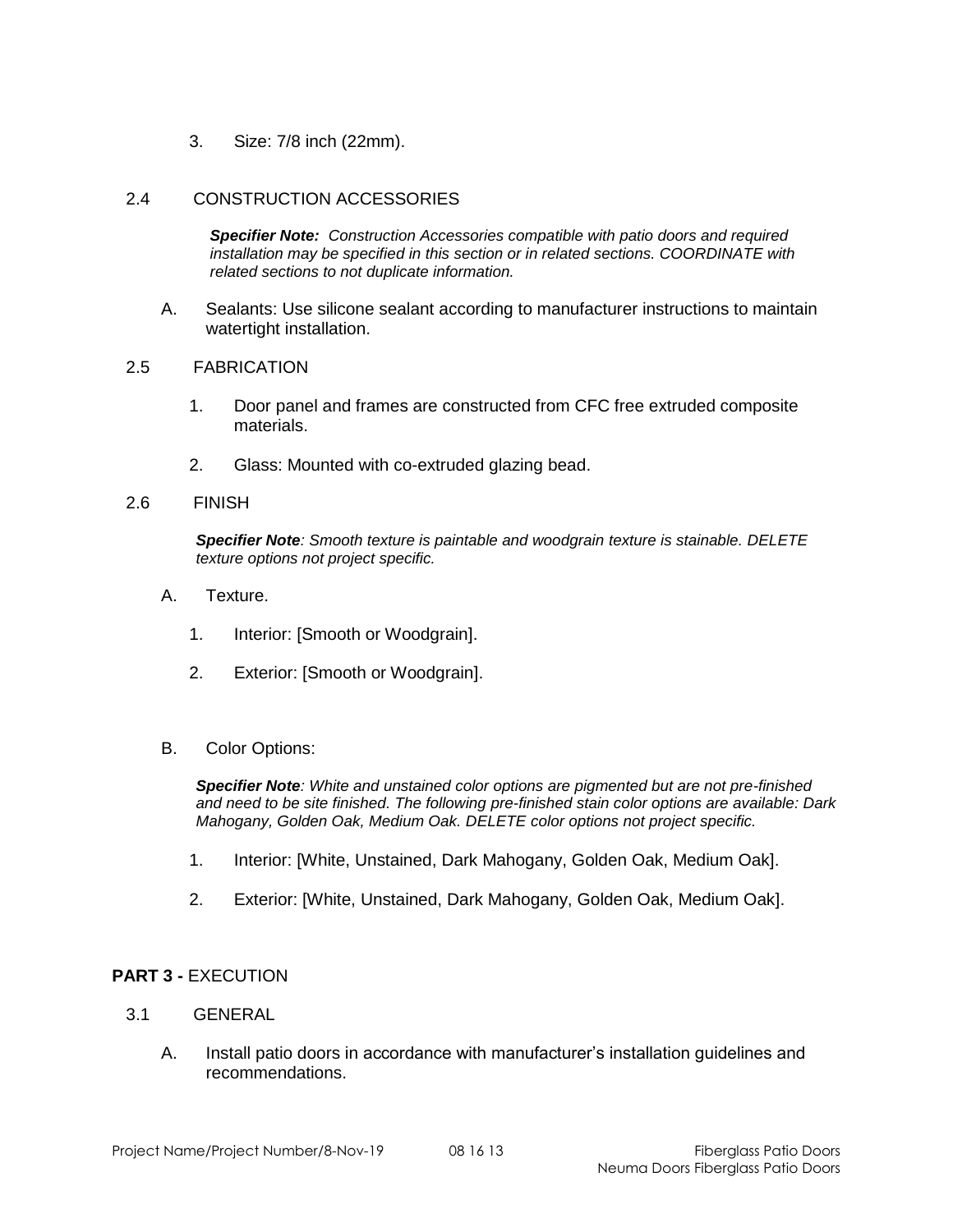## 3.2 EXAMINATION

- A. Inspect patio door prior to installation.
- B. Verify that all substrates have been properly prepared.
- C. Inspect rough opening for compliance with patio door manufacturer recommendations and verify that rough opening conditions are within recommended tolerances.

## 3.3 INSTALLATION

A. Install doors in accordance with manufacturers written directions and local building code requirements.

## 3.4 ADJUSTING AND CLEANING

- A. Adjust locksets and hardware as necessary to ensure smooth operation.
- B. Clean the exterior surface and glass with mild soap and water.
- C. Remove all packaging materials and recycle if appropriate.

## 3.5 PROTECTION

A. Protect installed patio doors from damage.

## 3.6 SCHEDULES

*Specifier Note: Below are sample schedules that require editing for specific project. When a single type of patio door is utilized on a project, Specifier may elect to delete the schedule in its entirety. When Schedules are included on the drawings, schedule should be deleted from the specification.*

## A. Patio Door Type.

- 1. Style: Fiberglass Patio Door
- 2. Operation: [Inswing, Outswing or Gliding]
- 3. Size: [Number of Panels and Unit Size]
- 4. Exterior Texture: [Smooth or Woodgrain]
- 5. Exterior Color: [White, Unstained, Dark Mahogany, Golden Oak or Medium Oak]